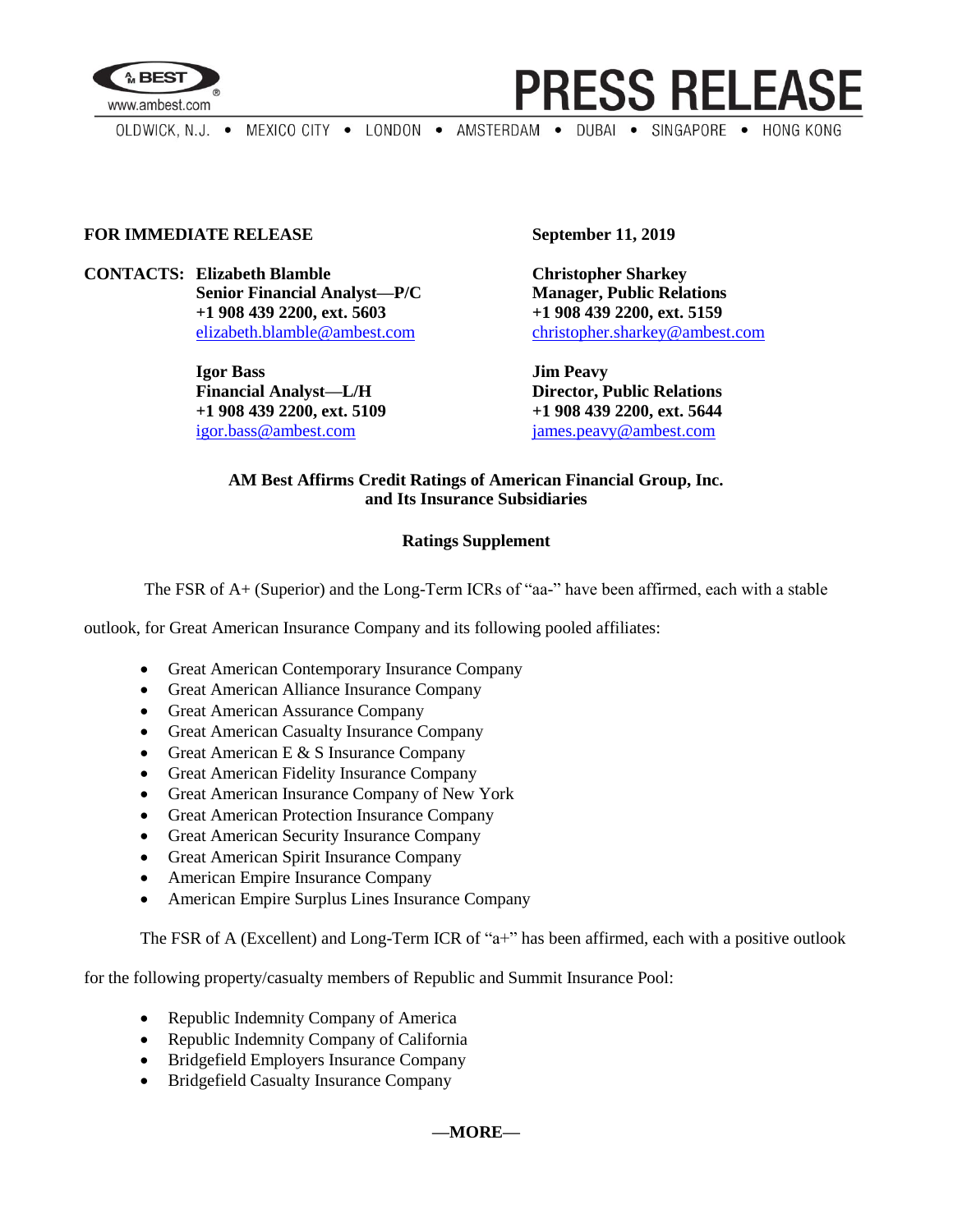

**PRESS RELEASE** 

OLDWICK, N.J. . MEXICO CITY . LONDON . AMSTERDAM . DUBAI . SINGAPORE . HONG KONG

**—2—**

The FSR of A+ (Superior) and the Long-Term ICRs of "aa-" have been affirmed, each with a stable

outlook, for the following property/casualty members of National Interstate Group:

- National Interstate Insurance Company
- National Interstate Insurance Company of Hawaii, Inc.
- Triumphe Casualty Company
- Vanliner Insurance Company

The FSR of A+ (Superior) and the Long-Term ICRs of "aa-" have been affirmed, each with a stable

outlook, for the following property/casualty members of Mid-Continent Group:

- Mid-Continent Assurance Company
- Mid-Continent Casualty Company
- Oklahoma Surety Company
- Mid-Continent Excess & Surplus Insurance Company

The FSR of A (Excellent) and the Long-Term ICRs of "a+" have been affirmed, each with a stable

outlook, for the following annuity subsidiaries of American Financial Group, Inc.:

- Great American Life Insurance Company
- Annuity Investors Life Insurance Company

The FSR of B<sub>++</sub> (Good) and the Long-Term ICRs of "bbb+" have been affirmed, each with a stable

outlook, for Manhattan National Life Insurance Company, a life subsidiary of American Financial Group, Inc.:

The Long-Term ICR of "a-" has been affirmed with a stable outlook for American Financial Group, Inc.

The following Long-Term IRs have been affirmed with a stable outlook:

American Financial Group, Inc. —

-- "bbb+" on \$125 million 5.875% subordinated debentures, due 2059

-- "bbb+" on \$150 million 6.25% subordinated debentures, due 2054

- -- "bbb+" on \$150 million 6% subordinated debentures, due 2055
- -- "a-" on \$425 million 3.5% senior unsecured notes, due 2026
- -- "a-" on \$590 million 4.5% senior unsecured notes, due 2047

The following indicative Long-Term IRs have been affirmed with a stable outlook under the shelf

registration: